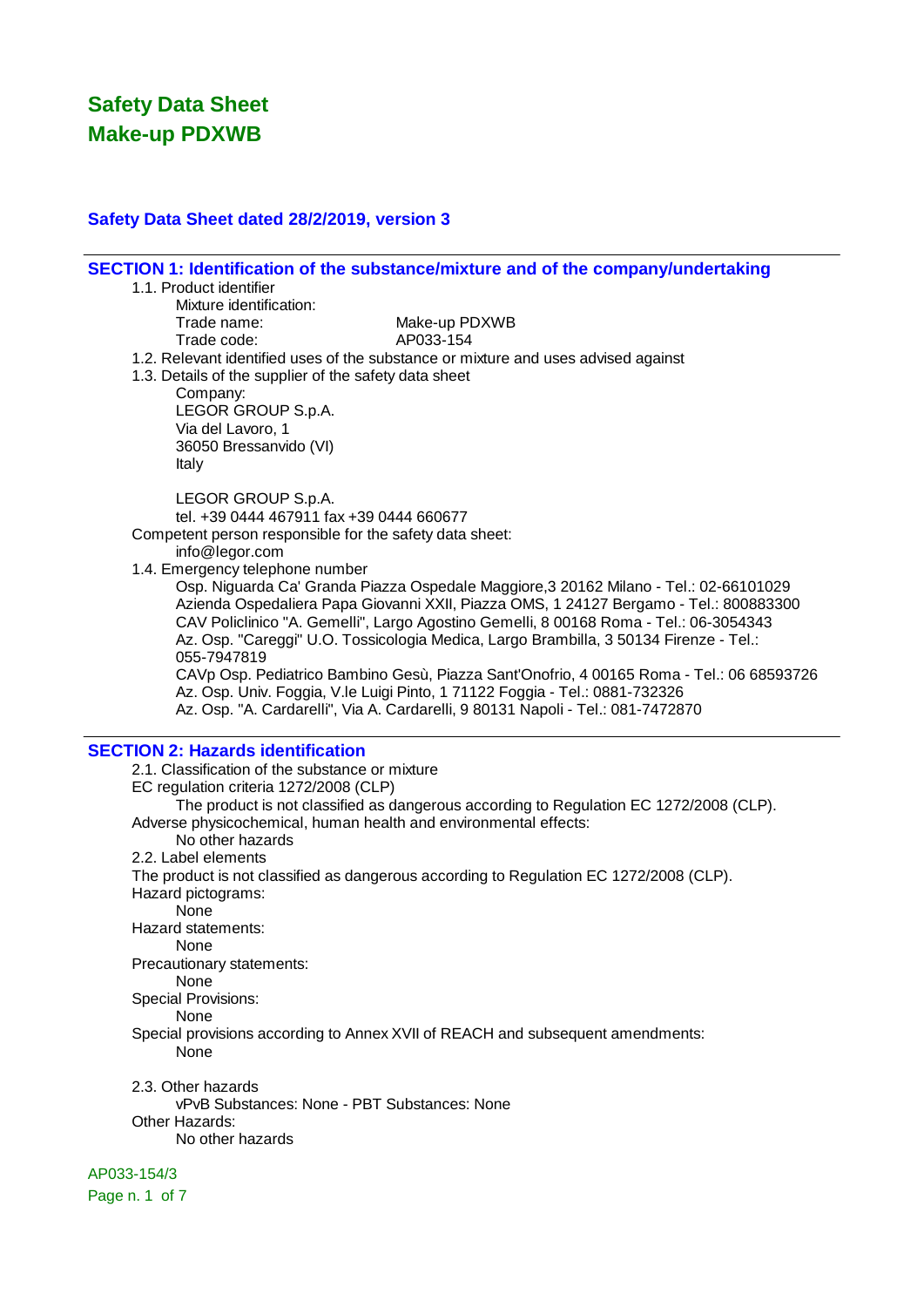### **SECTION 3: Composition/information on ingredients**

3.1. Substances

N.A.

3.2. Mixtures

Hazardous components within the meaning of the CLP regulation and related classification: None.

### **SECTION 4: First aid measures**

4.1. Description of first aid measures

In case of skin contact:

Wash with plenty of water and soap.

In case of eyes contact:

In case of contact with eyes, rinse immediately with plenty of water and seek medical advice. In case of Ingestion:

Do not under any circumstances induce vomiting. OBTAIN A MEDICAL EXAMINATION IMMEDIATELY.

In case of Inhalation:

Remove casualty to fresh air and keep warm and at rest.

4.2. Most important symptoms and effects, both acute and delayed

#### None

4.3. Indication of any immediate medical attention and special treatment needed Treatment: None

### **SECTION 5: Firefighting measures**

- 5.1. Extinguishing media
	- Suitable extinguishing media: Water. Carbon dioxide (CO2).

Extinguishing media which must not be used for safety reasons: None in particular.

- 5.2. Special hazards arising from the substance or mixture Do not inhale explosion and combustion gases. Burning produces heavy smoke.
- 5.3. Advice for firefighters Use suitable breathing apparatus . Collect contaminated fire extinguishing water separately. This must not be discharged into drains. Move undamaged containers from immediate hazard area if it can be done safely.

### **SECTION 6: Accidental release measures**

6.1. Personal precautions, protective equipment and emergency procedures Wear personal protection equipment. Remove persons to safety. See protective measures under point 7 and 8. 6.2. Environmental precautions Do not allow to enter into soil/subsoil. Do not allow to enter into surface water or drains.

Retain contaminated washing water and dispose it. In case of gas escape or of entry into waterways, soil or drains, inform the responsible authorities. Suitable material for taking up: absorbing material, organic, sand

6.3. Methods and material for containment and cleaning up Wash with plenty of water.

AP033-154/3

Page n. 2 of 7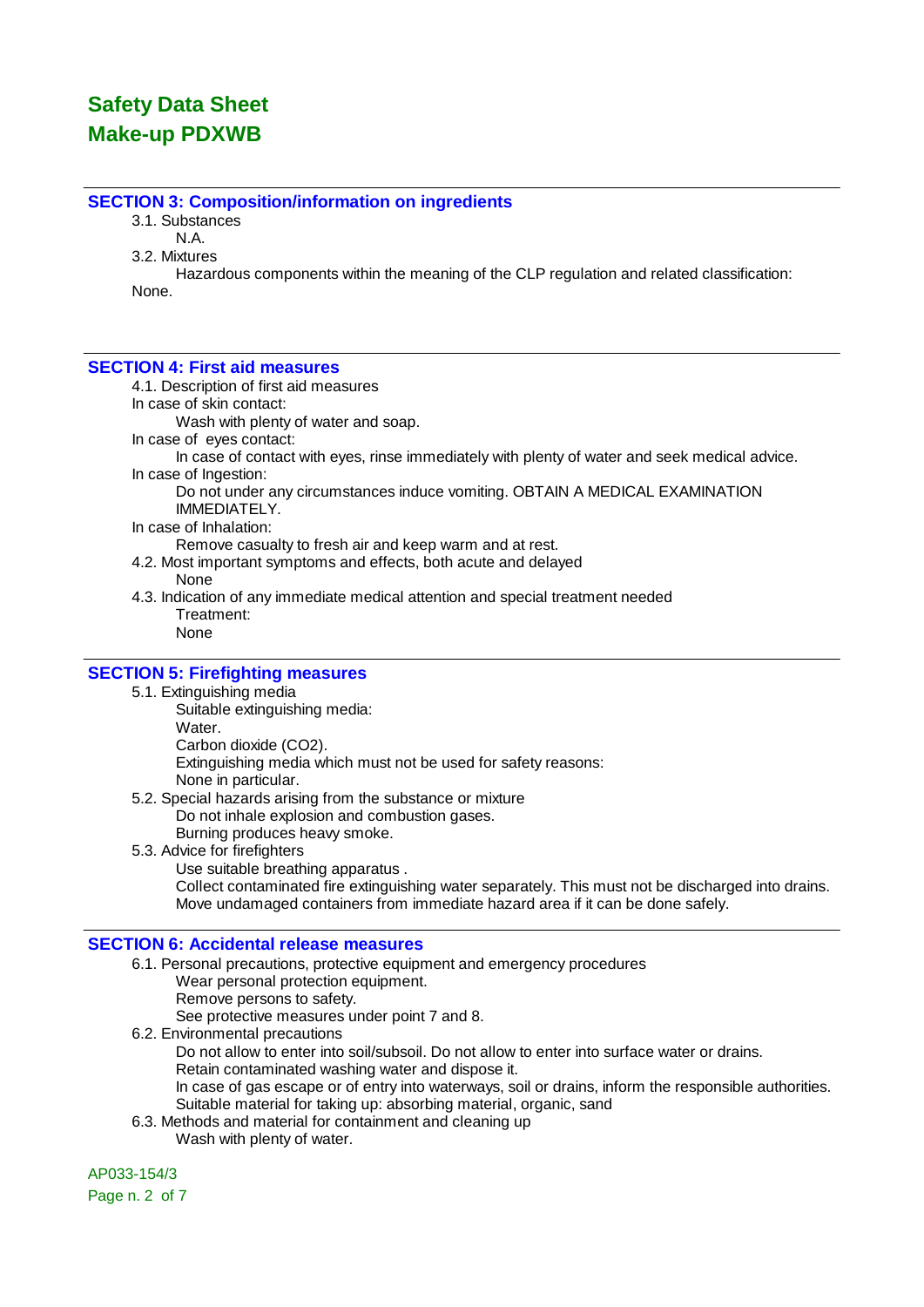6.4. Reference to other sections See also section 8 and 13

## **SECTION 7: Handling and storage**

7.1. Precautions for safe handling Avoid contact with skin and eyes, inhalation of vapours and mists. Do not eat or drink while working. See also section 8 for recommended protective equipment.

7.2. Conditions for safe storage, including any incompatibilities Keep away from food, drink and feed. Incompatible materials: None in particular. Instructions as regards storage premises: Adequately ventilated premises. 7.3. Specific end use(s)

None in particular

### **SECTION 8: Exposure controls/personal protection**

8.1. Control parameters No occupational exposure limit available DNEL Exposure Limit Values N.A. PNEC Exposure Limit Values N.A. 8.2. Exposure controls Eye protection: Not needed for normal use. Anyway, operate according good working practices. Protection for skin: No special precaution must be adopted for normal use. Protection for hands: Not needed for normal use. Respiratory protection: Not needed for normal use. Thermal Hazards: None Environmental exposure controls: None Appropriate engineering controls:

None

### **SECTION 9: Physical and chemical properties**

9.1. Information on basic physical and chemical properties

| <b>Properties</b>        | Value                | Method: | Notes: |
|--------------------------|----------------------|---------|--------|
| Appearance and colour:   | Colourless<br>liquid | $-$     | --     |
| Odour:                   | <b>Typical</b>       | $-$     | --     |
| Odour threshold:         | N.A.                 | $-$     | --     |
| pH:                      | 6,5                  | --      | --     |
| Melting point / freezing | N.A.                 | --      | --     |

AP033-154/3 Page n. 3 of 7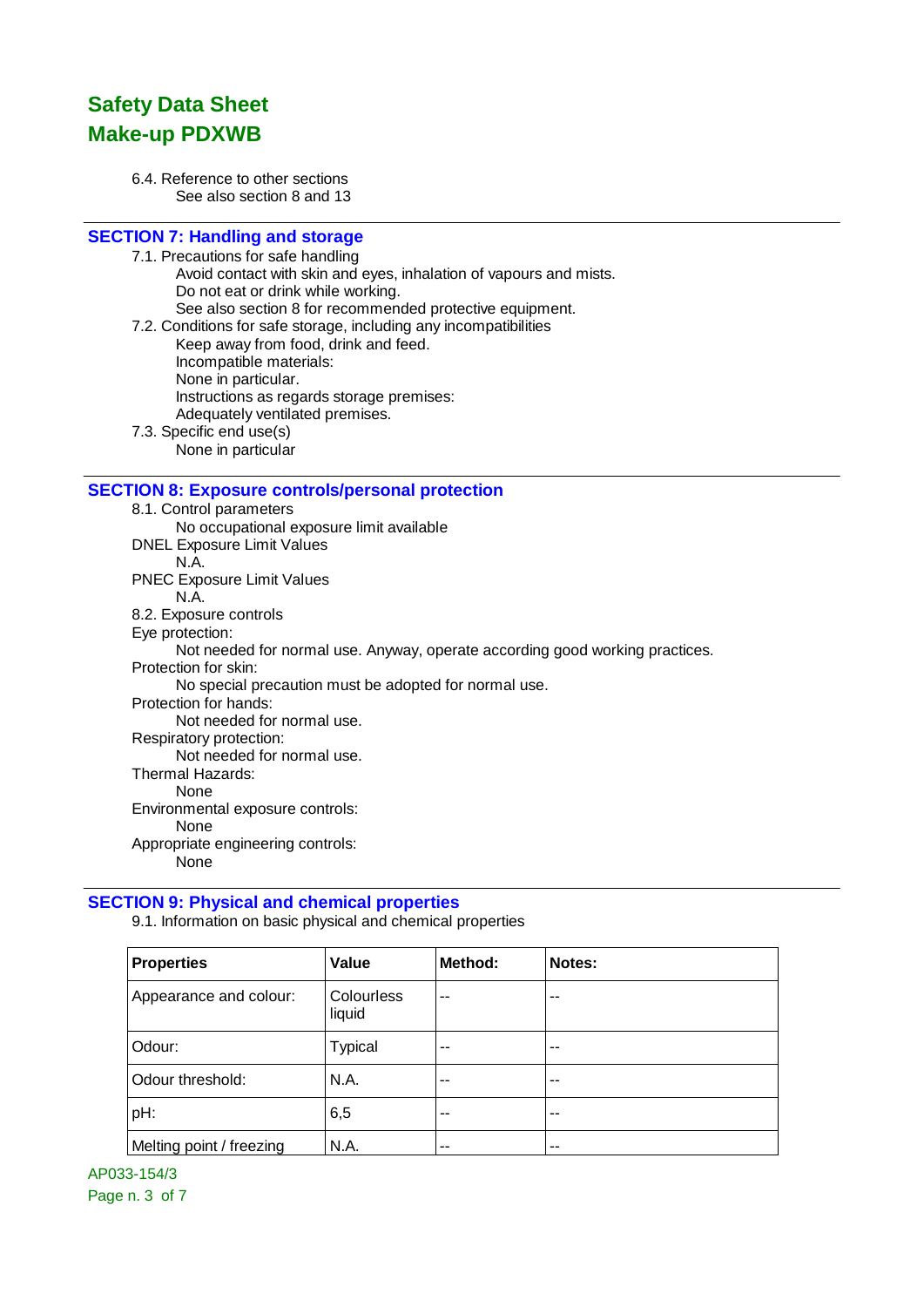| point:                                           |                   |     |     |
|--------------------------------------------------|-------------------|-----|-----|
| Initial boiling point and<br>boiling range:      | N.A.              | --  | --  |
| Flash point:                                     | N.A.              | --  | --  |
| Evaporation rate:                                | N.A.              | --  | $-$ |
| Solid/gas flammability:                          | N.A.              | --  | --  |
| Upper/lower flammability<br>or explosive limits: | N.A.              | --  | --  |
| Vapour pressure:                                 | N.A.              | $-$ | $-$ |
| Vapour density:                                  | N.A.              | $-$ | $-$ |
| Relative density:                                | $1.05 - 1.20$ kg/ | --  | --  |
| Solubility in water:                             | Total             | --  | --  |
| Solubility in oil:                               |                   | --  | --  |
| Partition coefficient (n-<br>octanol/water):     | N.A.              | --  | --  |
| Auto-ignition temperature:                       | N.A.              | --  | --  |
| Decomposition<br>temperature:                    | N.A.              | --  | --  |
| Viscosity:                                       | N.A.              | --  | --  |
| Explosive properties:                            | N.A.              | --  | --  |
| Oxidizing properties:                            | N.A.              | --  | --  |

## 9.2. Other information

| <b>Properties</b>                              | Value | Method: | Notes: |
|------------------------------------------------|-------|---------|--------|
| Miscibility:                                   | N.A.  | $ -$    | $-$    |
| Fat Solubility:                                | N.A.  | --      | $-$    |
| Conductivity:                                  | N.A.  | --      | $-$    |
| <b>Substance Groups</b><br>relevant properties | N.A.  | --      | $-$    |

## **SECTION 10: Stability and reactivity**

10.1. Reactivity

Stable under normal conditions

10.2. Chemical stability

AP033-154/3

Page n. 4 of 7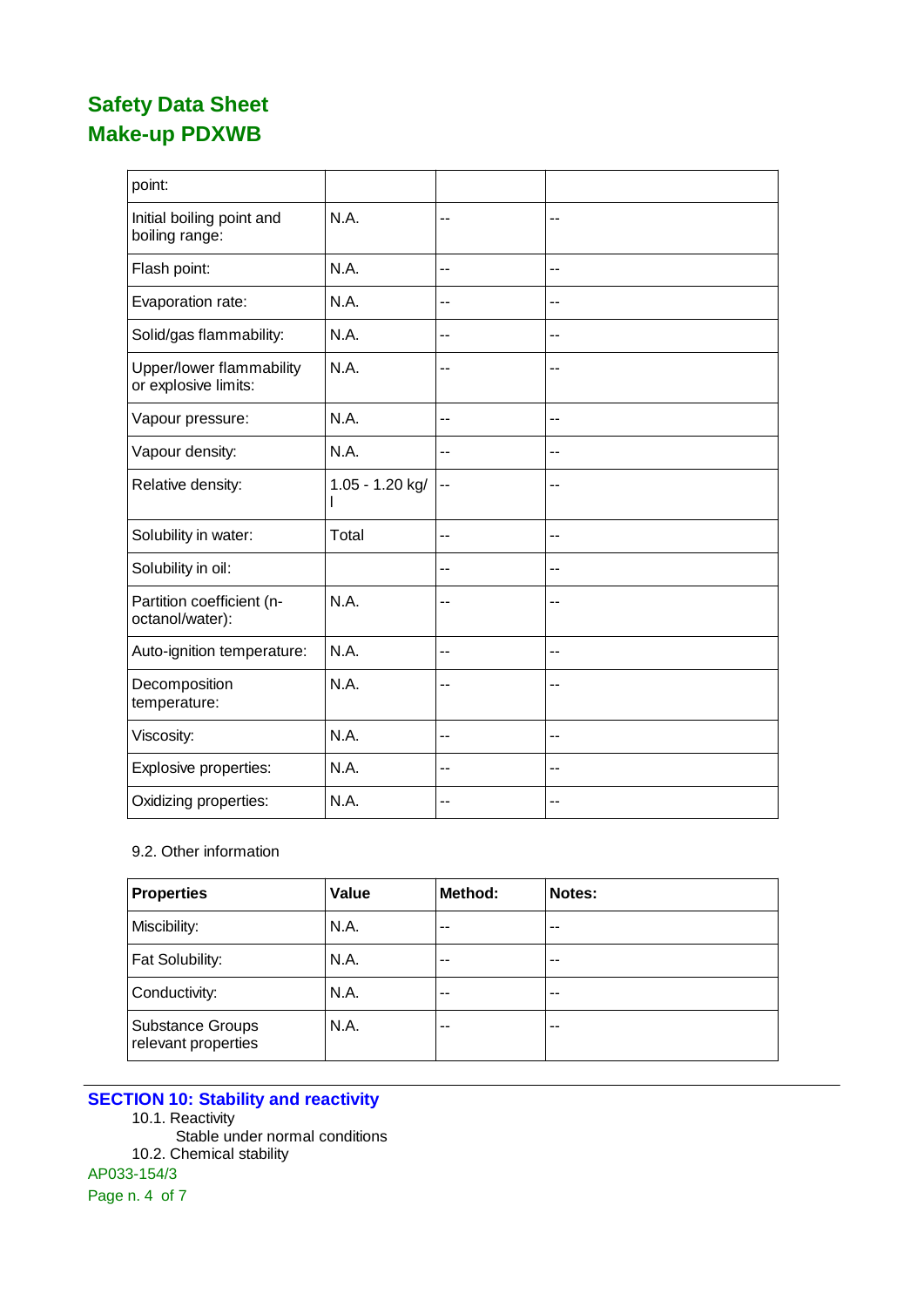Stable under normal conditions

- 10.3. Possibility of hazardous reactions None
- 10.4. Conditions to avoid
- Stable under normal conditions. 10.5. Incompatible materials
- None in particular.
- 10.6. Hazardous decomposition products None.

### **SECTION 11: Toxicological information**

11.1. Information on toxicological effects

Toxicological information of the product:

N.A.

Toxicological information of the main substances found in the product:

N.A.

If not differently specified, the information required in Regulation (EU)2015/830 listed below must be considered as N.A.:

- a) acute toxicity;
- b) skin corrosion/irritation;

c) serious eye damage/irritation;

d) respiratory or skin sensitisation;

- e) germ cell mutagenicity;
- f) carcinogenicity;
- g) reproductive toxicity;
- h) STOT-single exposure;
- i) STOT-repeated exposure;
- j) aspiration hazard.

### **SECTION 12: Ecological information**

- 12.1. Toxicity
	- Adopt good working practices, so that the product is not released into the environment. N.A.
- 12.2. Persistence and degradability

None N.A.

- 12.3. Bioaccumulative potential
- N.A.
- 12.4. Mobility in soil
	- N.A.
- 12.5. Results of PBT and vPvB assessment vPvB Substances: None - PBT Substances: None
- 12.6. Other adverse effects None

### **SECTION 13: Disposal considerations**

13.1. Waste treatment methods

Recover if possible. In so doing, comply with the local and national regulations currently in force.

## **SECTION 14: Transport information**

14.1. UN number

Not classified as dangerous in the meaning of transport regulations.

- 14.2. UN proper shipping name
	- N.A.

AP033-154/3

Page n. 5 of 7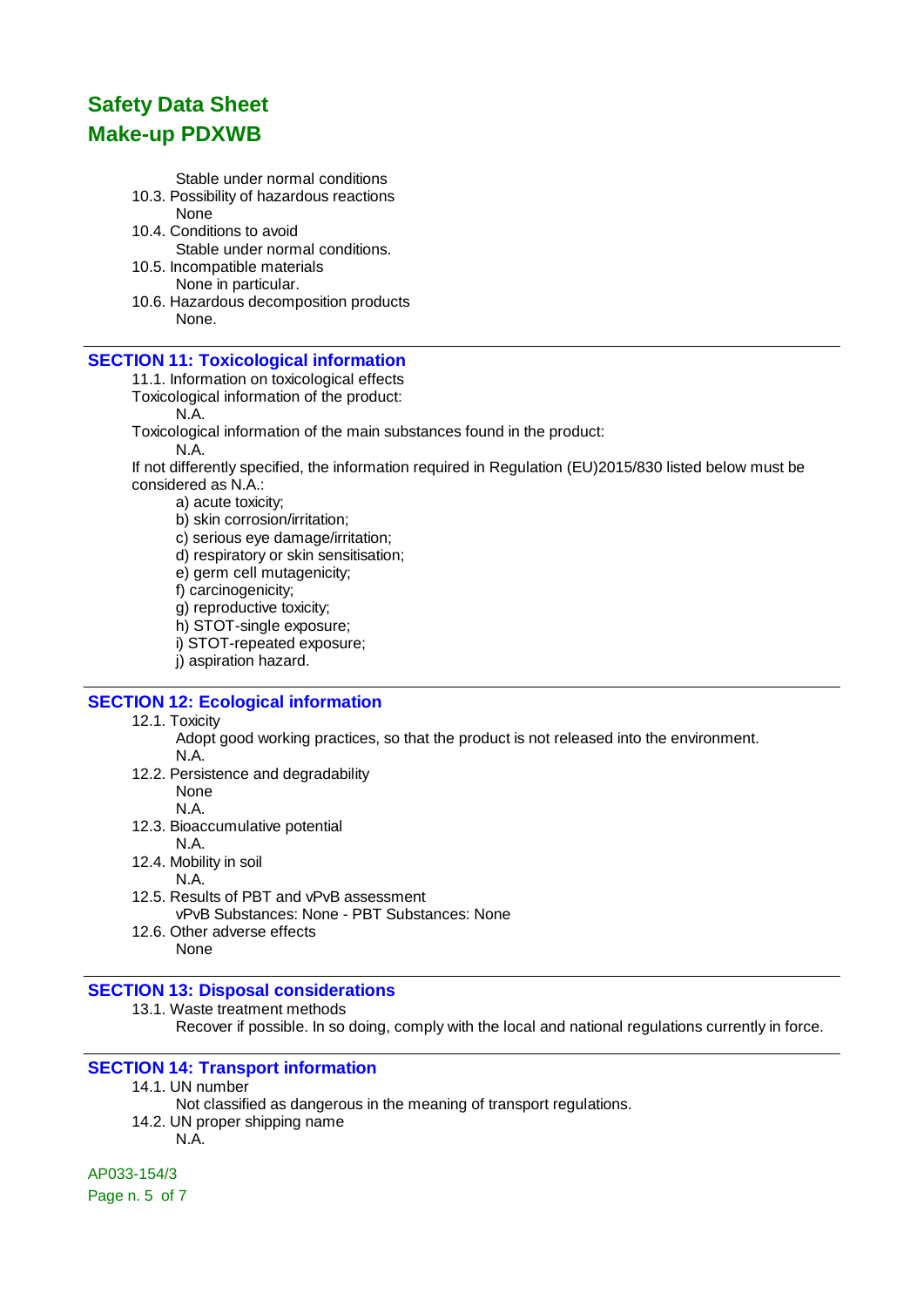14.3. Transport hazard class(es)

| ADR-Class:                                                               | Not dangerous for transportation |
|--------------------------------------------------------------------------|----------------------------------|
| IATA-Class:                                                              | Not dangerous for transportation |
| IMDG-Class:                                                              | Not dangerous for transportation |
| N.A.                                                                     |                                  |
| 14.4. Packing group                                                      |                                  |
| N A                                                                      |                                  |
| 14.5. Environmental hazards                                              |                                  |
| N A                                                                      |                                  |
| 14.6. Special precautions for user                                       |                                  |
| Rail (RID):                                                              | Not dangerous for transportation |
| N.A.                                                                     |                                  |
| 14.7. Transport in bulk according to Annex II of Marpol and the IBC Code |                                  |
| N.A.                                                                     |                                  |

### **SECTION 15: Regulatory information**

15.1. Safety, health and environmental regulations/legislation specific for the substance or mixture Dir. 98/24/EC (Risks related to chemical agents at work) Dir. 2000/39/EC (Occupational exposure limit values) Regulation (EC) n. 1907/2006 (REACH) Regulation (EC) n. 1272/2008 (CLP) Regulation (EC) n. 790/2009 (ATP 1 CLP) and (EU) n. 758/2013 Regulation (EU) 2015/830 Regulation (EU) n. 286/2011 (ATP 2 CLP) Regulation (EU) n. 618/2012 (ATP 3 CLP) Regulation (EU) n. 487/2013 (ATP 4 CLP) Regulation (EU) n. 944/2013 (ATP 5 CLP) Regulation (EU) n. 605/2014 (ATP 6 CLP) Regulation (EU) n. 2015/1221 (ATP 7 CLP) Regulation (EU) n. 2016/918 (ATP 8 CLP) Regulation (EU) n. 2016/1179 (ATP 9 CLP) Restrictions related to the product or the substances contained according to Annex XVII Regulation (EC) 1907/2006 (REACH) and subsequent modifications: None Where applicable, refer to the following regulatory provisions : Directive 2012/18/EU (Seveso III) Regulation (EC) nr 648/2004 (detergents). Dir. 2004/42/EC (VOC directive) Provisions related to directive EU 2012/18 (Seveso III): Seveso III category according to Annex 1, part 1 None

15.2. Chemical safety assessment No Chemical Safety Assessment has been carried out for the mixture.

## **SECTION 16: Other information**

SECTION 2: Hazards identification SECTION 3: Composition/information on ingredients SECTION 6: Accidental release measures SECTION 9: Physical and chemical properties SECTION 11: Toxicological information

AP033-154/3 Page n. 6 of 7